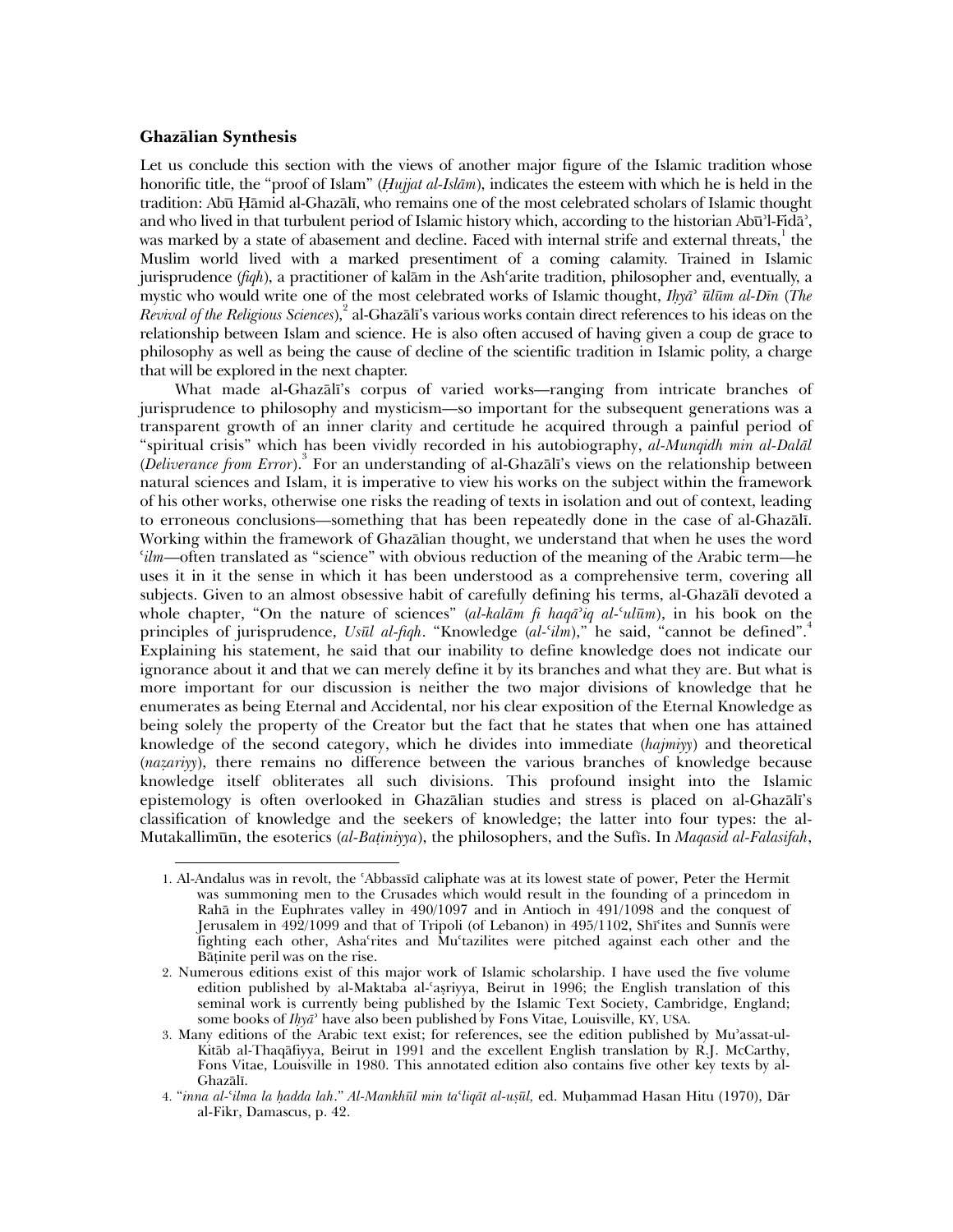(*The Aims of the Philosophers*), al-Ghazali divided sciences of the philosophers into four major categories: mathematical (*al-riyadiyyat*), logical (*al-mantiqiyyat*), natural (*al-tabiciyyat*) and metaphysical (*al-ilahiyyat*) with politics, economics and ethics being subdivisions of metaphysics. In the second section of  $I h y \bar{a}$ <sup>*,*</sup>, knowledge is divided into 'ul $\bar{u}$ *m al-shari'* yya (sciences of the *Shari'a*) and *ghayr-sharicyya* (non*-Sharica* sciences). To the latter belong mathematics and medicine, which al-Ghazali described as praiseworthy sciences and *fard kifaya,* meaning that there should be enough Muslims who are experts in these fields to the degree that they can fulfill the needs of the Islamic society. This last point brings us to the major thrust of Ghazalian thought and concerns.

Seen within the framework of his times, al-Ghazali's whole life seems to have been devoted to the revival of the Islamic polity in all aspects and most of all to the revival of the same pristine spirit of Islam that had once given birth to a civilization deeply conscious of its relationship with the Eternal and the Everlasting. This pronounced and oft-articulated concern in Ghazalian thought was in direct response to his times, rife as they were with powerful political, social and intellectual conflicts that threatened to annihilate the Islamic community as a cohesive community of believers.

Deeply concerned as he was with the overall well-being of the Islamic society, al-Ghazali felt compelled to classify and set limits of each science in as precise a manner as possible and with a clear aim of regulating the life of the community which, in his view, was at the brink of a major catastrophe. Thus when he defines sciences such as mathematics and medicine as *fard kifaya*, he is actually placing the practice of these sciences within the larger framework of the goals and aims of the Islamic society as he sees them. This means that the society at large would be committing a sin if it neglected these sciences. Likewise, when he criticizes excessiveness and indulgence, he has the same goal in mind. But his critique is often taken as his opposition to the cultivation of natural sciences *a la* Goldzahir; this totally ignores the fact that al-Ghazali uniformly applies the same criteria against over-indulgence to the "religious sciences", even to jurisprudence, the queen of Islamic sciences. Thus when he blames students of jurisprudence for their indulgence in minute details of the *Sharica*, he does so with the clear understanding of the goals of acquisition of knowledge within the lifespan granted to individuals—a human condition to which he was excessively sensitive.

Ghazalian thought is deeply rooted in the Qur'an. Moreover, having passed through his "spiritual crisis", he attained a gnosis of the external reality that is characteristically mystical. Thus when he declares in his *Kitab Jawahir al-Qurban* (*The Jewels of the Qurban*), "Rather, I should say that through clear insight free from doubt, it has become apparent to us that in possibility and potentiality, there are sciences which have not yet come into existence, although they are within human reach and there are sciences which once existed but which have now been effaced so that there is not a man on the surface of the earth who knows [them]",  $5$  he is making an epistemological claim and when he states that "there are still other sciences the understanding and acquisition of which are by no means in the power of human beings but which are possessed by some of the angels drawn near [to God] because possibility is limited in the case of human beings while in the case of the angels it is limited to the relatively highest perfection", he is making explicit reference to an hierarchy.<sup>6</sup> And when he makes the claim that "the principles of those sciences which we have enumerated and of those which we have not, are not outside the Qur'an, for all of these sciences are drawn out of one of the seas of knowledge of God (may He be exalted), that is, the sea of [knowledge of His] works," he is making an ontological statement that all things, including human knowledge, depend for their existence on the Divine.

Al-Ghazali considered knowledge of many branches of natural science as an essential prerequisite for understanding the Qur'ān. Narrating the words of Abraham from the Qur'ān,

j

<sup>5.</sup> *Jawahir,* p. 46 of the English translation, slightly emended.

<sup>6.</sup> Already mentioned in  $\overline{I}$ *h* $\overline{y}$ *a*<sup>2</sup>, where he sates: "Among the creatures of God, only the angels, human beings and jinn are endowed with intelligence. Man's position is below that of the angels, whose qualities he should try to acquire." *Ihyab,* vol. i, p. 236.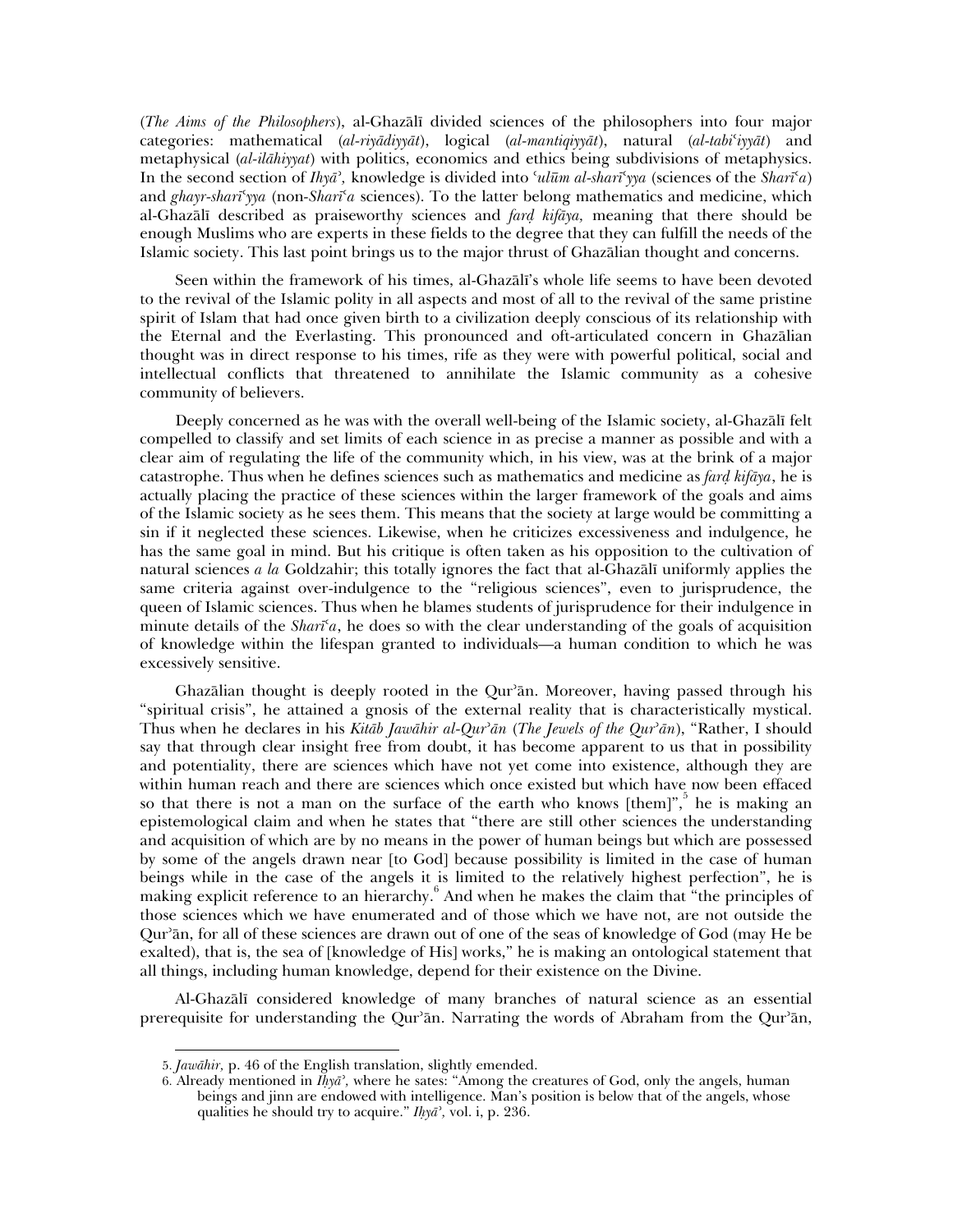When I fall ill, it is *He Who restores me to health*,<sup>7</sup> he says that this can only be understood by "him who knows the science of medicine completely, for this science means nothing but all aspects of diseases together with their symptoms and the knowledge of their cure and its means."<sup>8</sup> Again, quoting the verses, *The sun and the moon move according to a fixed reckoning*, and *He ordained stages* for the moon so that you might learn the method of calculating years and determine time...,<sup>10</sup> he says that "the real meaning of the movements of the sun and the moon according to a fixed reckoning and of the eclipse of both, and of the merging of the night into the day and the day into the night, can only be known by the one who knows the knowledge of the composition of the heavens and the earth, the science of astronomy."<sup>11</sup>

But perhaps more telling of Ghazali's attitude toward natural sciences and his understanding of the integration of all knowledge is a short passage in the same work which ought to be quoted in full:

> Likewise, the complete meaning of God's words, *O insan, what has deceived you concerning your Gracious Lord, Who created you, then perfected you, then proportioned you aright? He fashioned you in whatever form He pleased*, can only be known to him who knows the science of anatomy of human limbs and internal organs, their number, their kinds, their underlying wisdom and their uses. God indicated these in many places in the Qur'an, and [knowledge of] these belongs to the sciences of the ancients and the moderns (*culum al-awwalin wa culum al-akharin*); [in fact] in the Qur'an lies the confluence of the sciences of the ancients and the moderns. In the same way, the complete meaning of God's words, *I perfected his [i.e. Adam's] shape and breathed My spirit into him*, cannot be understood so long as [the knowledge about the] perfection of shape, breath and spirit are not known. There are such obscure sciences behind these that most people are heedless to them; sometimes they even fail to understand these sciences when they hear from the one who knows them.

Al-Ghazali goes on to state,

Should I go on narrating the details of divine works to which the verses of the Qur'an point, it would take a long time. Only an indication of their confluence is possible [here], and we have done this where we have mentioned that knowledge of divine works is among the sum total of knowledge of God (may He be exalted). That sum total includes these details. Likewise, every division we have briefly described will, if further divided, branch off into many details. Reflect, then, on the Qur'an and seek its wonderful meanings, so that per chance ye may encounter in it the confluence of the sciences of the ancients and the moderns in their totality and the reflection on the Qur'an is intended only for reaching from the brief description of these sciences to their detailed knowledge which is [like] an ocean that has no shore.

For our discussion of Islam and science nexus, the most important work of al-Ghazali is his *Incoherence of the Philosophers* (*Tahafut al-falasifa*), which "marks a turning point in the intellectual history of medieval Islam."<sup>13</sup> In this work of enduring interest, al-Ghazali refuted twenty philosophical doctrines which were considered to be essential features of the Islamic neo-Platonism so painstakingly and thoroughly perfected by al-Farabi and Ibn Sina who became the main targets of al-Ghazali's attack. In particular, three propositions were singled out by al-Ghazali as particularly running against the faith tradition to which both he and the philosophers he condemned belonged. Note that the question here was not the faith of individual

<sup>7.</sup> Q. 26:80.

<sup>8.</sup> *Jawahir,* p. 46.

<sup>9.</sup> Q. 55:5.

<sup>10.</sup> Q. 10:5.

<sup>11.</sup> *Jawahir*, p. 47.

<sup>12.</sup> *Jawahir*, p. 47-48. The Qur'anic verses, italicized in the quotation, are in order of citation: Q. 82:6-8 and Q. 32:9.

<sup>13.</sup> See the parallel English-Arabic edition of *Tahafut al-falasifa* [hereafter *Tahafut*], translated, introduced and annotated by Michael E. Marmura (2000), Brigham Young University Press, Provo, Utah, p. xv. Another translation, now out of print, was published by Sabih Ahamd Kamal (1963), Pakistan Philosophical Congress.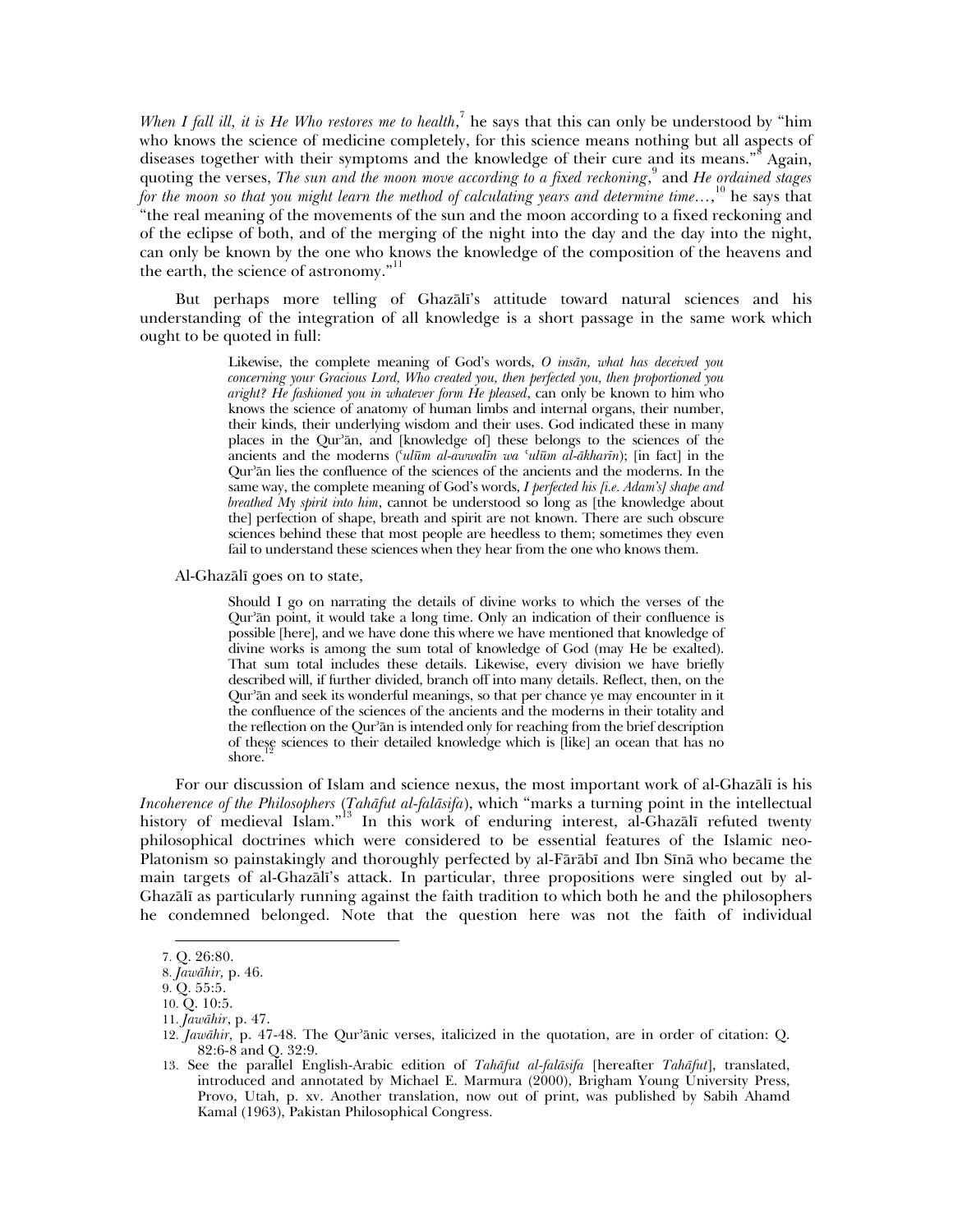philosophers. In fact, it was generally accepted that their entire philosophical system was directed toward an affirmation of the existence of God, as opposed to some Hellenistic philosophers and furthermore, they tried to establish their system of thought in a manner as to affirm the uniqueness of one and only one God. The problem, as al-Ghazali saw it, was that their doctrines *forced* God to produce the world by necessity through a process of emanation, in more or less the same manner in which an inanimate object like the sun was said to produce its light by its very nature, by its essence, necessarily. Thus he found the three propositions—the eternity of the world*,* God's knowledge of universals only, and the denial of the resurrection of the body particularly offensive because they reduced God's omnipotence and denied the divine attributes of Will, Power, and Knowledge. *Tahafut* achieved its high rank in the history of Islamic tradition because it was the first sustained, well-argued and thorough critique of the emanative metaphysics, causal theory and psychology of Ibn Sina which was built on a cohesive internal structure and which, in spite of its professed religious and theological aims, was ultimately philosophical.

Written between 484/1091 and 489/1095, when al-Ghazali was at the prestigious Nizzamiyya Madrasa in Baghdad, along with three other closely related works,<sup>14</sup> *Tahafut* is divided into two parts. The first part, consisting of sixteen metaphysical questions, covers natural sciences. Two out of three most condemned propositions—the pre-eternity of the world and the theory that God knows only the universals—are covered in this part; the third doctrine in this category (Ibn Sina's denial of a bodily resurrection) is refuted in the second part, in the eighteenth through twentieth discussion, the most focused and thorough refutation being in the twentieth discussion. These twenty propositions are listed by al-Ghazali in the following order:

- (i) The refutation of their belief in the eternity of the world.
- (ii) The refutation of their belief in the everlasting nature of the world.
- (iii) Their dishonest assertion that God is the Creator of the world, and that the world is His product.
- (iv) Demonstration of their inability to affirm the Creator.
- (v) Demonstration of their inability to prove the impossibility of two gods by a rational argument.
- (vi) Refutation of their denial of the Divine attributes.

- (vii) Refutation of their theory that the Divine being is not divisible into genus and differentia.
- (viii) Refutation of their theory that the First (Principle) is a simple unqualified being.
- (ix) Demonstration of their inability to show that the First (Principle) is not body.
- (x) The thesis that they are bound to affirm the eternity of the world, and deny the Creator.
- (xi) Demonstration of their inability to maintain that the First (Principle) knows anyone other than Himself.
- (xii) Demonstration of their inability to maintain that He knows Himself.
- (xiii) Refutation of their doctrine that the First (Principle) does not know the particulars.
- (xiv) Refutation of their doctrine that the Heaven is a living being whose movements are voluntary.

<sup>14.</sup> The first of these three is *Maqasid al-falasifa* (*The Aims of the Philosophers*), written, according to al-Ghazali, as a prelude to his refutation of these aims in *Tahafut,* though in the latter work, there is no reference to it; the second work, *Micyar al-cilm* (*The Standard for Knowledge*), which is a critique of Ibn Sina's *Logic*, which for him was a philosophically neutral tool; this work was to serve as an appendix to *Tahafut*; the third work was *Al-iqtisad fibl-ictiqad* (*Moderation in belief*), a kind of sequel to *Tahafut.*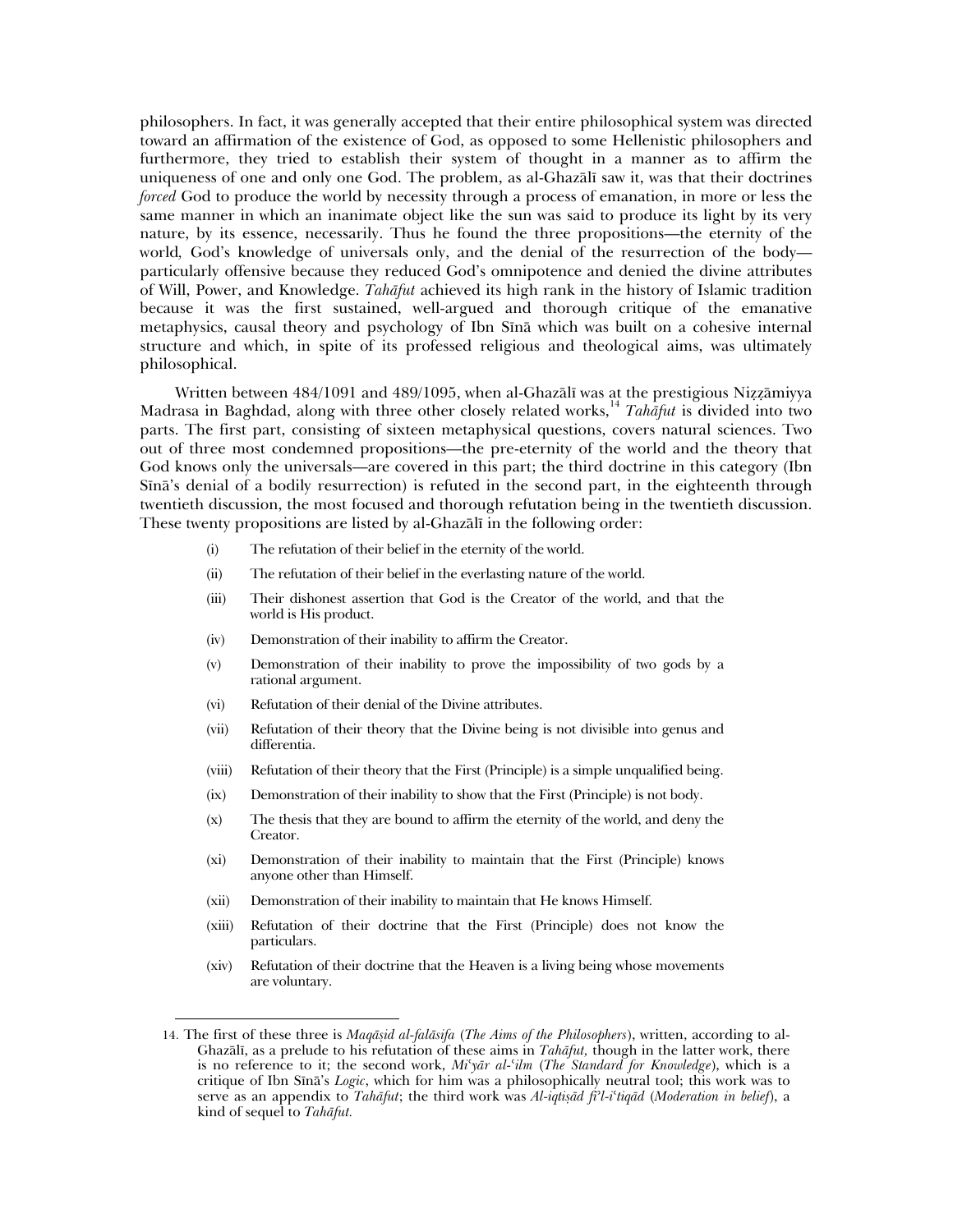- (xv) Refutation of their theory of the purpose of the Heaven's movement.
- (xvi) Refutation of their doctrine that the souls of the heavens know all the particulars.
- (xvii) Refutation of their belief in the impossibility of a departure from the natural course of events.
- (xviii) Refutation of their theory that the soul of man is a substance which exists in itself, and which is neither body nor an accident.
- (xix) Refutation of their belief in the impossibility of the annihilation of the human souls.
- (xx) Refutation of their denial of the resurrection of bodies, which will be followed by feelings of pleasure and pain produced by physical causes of these feelings in Paradise and Hell.

The refutation of the first proposition, "the eternity of the world" takes up the bulk of the *Tahafut*. Central to the debate is the question of divine causality in the sense of God's operative principle: Does God act by the necessity of His nature or voluntarily? For al-Ghazali, the doctrine of an eternal world means the denial of the divine attribute of will, putting an arbitrary limitation on God's absolute power. It is interesting to note that before refuting their claims, al-Ghazali had to expound the doctrines of the philosophers and he did it in his own crystal clear manner of exposition that made it accessible even to non-philosophers. In the introduction, after the "Preface", al-Ghazali clearly states that he is not going to plunge into narrating the differences between the philosophers because that would involve too long a tale, but he would restrict his discussion to showing the contradictions of their leader, "who is the philosopher par excellence and 'the first teacher'…namely Aristotle and [his] most reliable transmitters and verifier among the philosophers in Islam, al-Fārābī Abū Nasr and Ibn Sīnā."<sup>1</sup>

Having explained the boundaries of his work, al-Ghazali states that in spite of many disagreements among the philosophers on the question of the past eternity (*qadam al-calam*) of the world, a great majority of them uphold its past eternity, "that is [to say], it [the world] has never ceased to exist with God, exalted be He, to be an effect of His, to exist along with Him, not being posterior to Him in time, in the way the effect coexists along with the cause and light along with the sun; that the Creator's priority to [the world] is like the priority of the cause to the effect, which is a priority in essence and rank, not in time.<sup>"16</sup> He then goes on to explain the Platonic view, which held that the world was created in time, $17$  and finally the view of Galen who suspended judgment on this issue.

In his rebuttal of the eternality thesis, al-Ghazali first cites the claims of the philosophers and refutes them one by one: "They say, 'it is absolutely impossible for a temporal to proceed from an eternal.'" His exposition of this position is thorough: If we suppose the Eternal at a stage when the world had not yet originated from Him, then the reason why it had not originated must have been that there was no determinant for its existence, and that the existence of the world was only a possibility. So, when later the world comes into existence, we must choose one of the two alternatives to explain it: (i) either that the determinant has emerged or (ii) that it has not. If the determinant did not emerge, the world should still remain in the state of mere possibility, in which it was before. But if it has emerged, who is the originator of the determinant itself? And why does it come into being now, and did not do so before? Thus, the question regarding the origin of the determinant remains unanswered. But since all the states of the Eternal are alike, either nothing shall originate from Him, or whatever originates shall continue to originate forever.

j

<sup>15.</sup> *Tahafut,* p. 4.

<sup>16.</sup> *Tahafut,* p. 12.

<sup>17. &</sup>quot;But, then, some among [the philosophers] have interpreted his language as metaphor, refusing [to maintain] that the world's temporal origination is a belief of his." *Tahafut,* p. 12.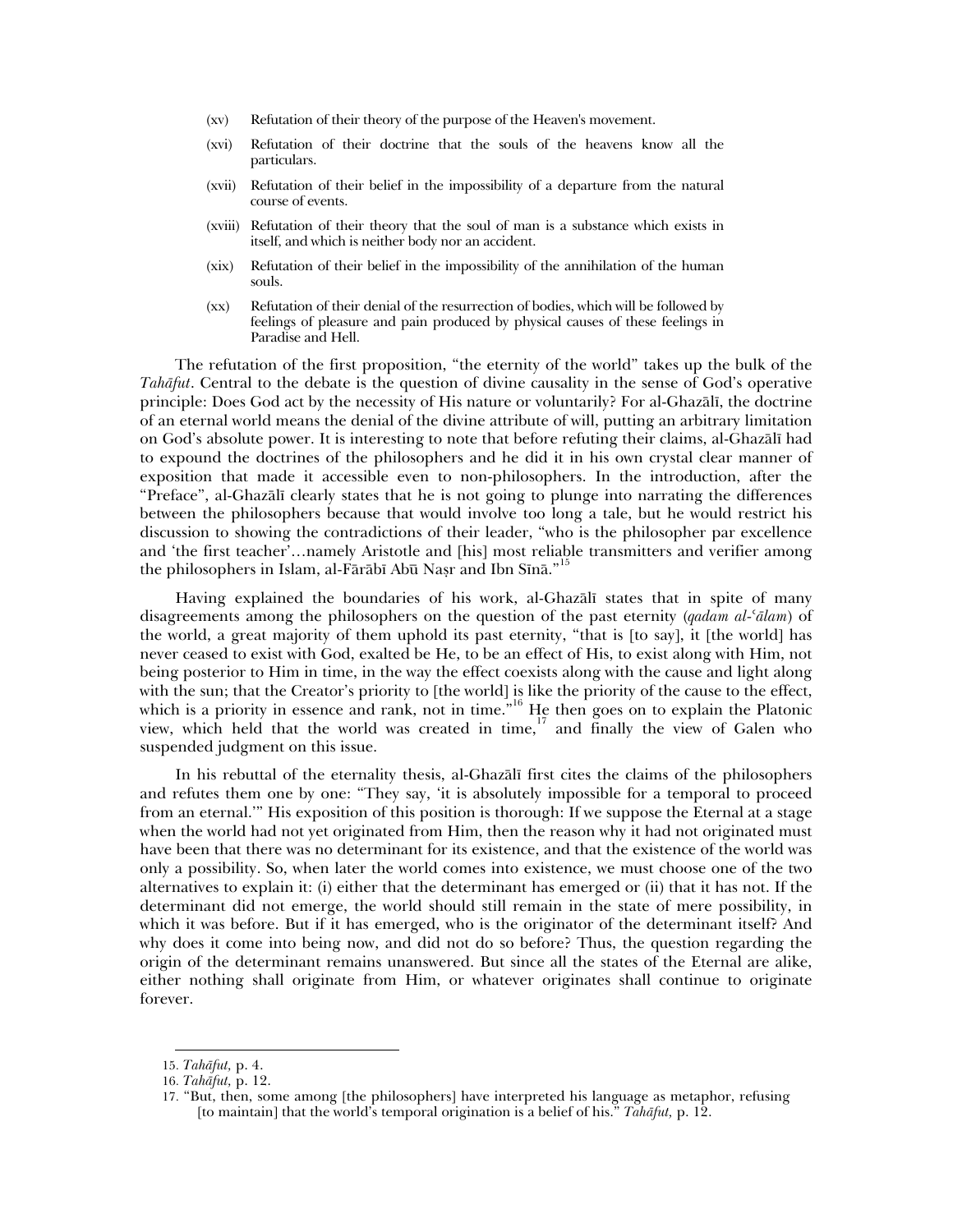Why did He not originate the world before its origination? It is not possible to answer this by saying that this is because of His inability to bring the world into existence, nor could one say that this is because of the impossibility of the world's coming into being. For this would mean that He changed from inability to power, or that the world changed from impossibility to possibility. And both senses are absurd. Nor can it be said that, before the time of the origination of the world, there was no purpose and that a purpose emerged later. Nor is it possible to ascribe (the non-origination of the world before it actually originated) to the lack of means at one stage, and to its existence at another. The nearest thing to imagine is to say that He had not *willed* the world's existence before. But from this it follows that one must also say that the world is the result of His having become willing to will its existence, after having not willed so. This would mean that the will should have had a beginning in time. But the origination of the will in the Divine Being is impossible; for He is not subject to temporal events, and its creation—not through or by Him—would not make Him a Willer.

But even if we leave the question concerning the substratum in which the will originated, al-Ghazali argued, the difficulty regarding the very act of origination still stands. Whence does the will originate? And why does it originate now and not before? Does it now originate from a source other than God? If there can be a temporal existent which has not been brought into existence by anyone, then the world itself should be such an existent, so as to be independent of the Creator. For what is the difference between one temporal existent and another?

So, if the origin of the world is ascribed to God's action, the question remains: Why now, and why not before? Was it due to the absence of means, or power, or purpose, or nature? If so, the transition from this stage to that of existence will revive the difficulty we had to face at the outset. And if it is said to have been due to the absence of will, then one act of will will stand in need of another, and so on ad infinitum. From this it is absolutely clear that the procession of the temporal from the eternal is impossible, unless there were a change in the eternal in respect of power, or means, or time, or nature. And it is impossible to suppose a change in the state of the eternal. For as a temporal event, that change would be like any other change (in non-eternal beings). Therefore (in case of the eternal), change of any kind whatsoever is impossible. And now that the world has been proved (always) to have existed, and the impossibility of its beginning in time has been shown, it follows that the world is eternal.

Before refuting their doctrine, al-Ghazali acknowledges, "this, then, is the most imaginative of their proofs. In general, their discussion in the rest of the metaphysical questions is weaker than their discussion in this, since here they are able to [indulge in] various types of imaginings they are unable to pursue in other [questions]. For this reason we have given priority to this question, presenting first the strongest of their proofs." He then presents two objections to their proof: "How will you disprove the one who says that the world came into being because of the eternal will which demanded its existence at the time at which it actually came into existence, and which demanded the non-existence (of the world) to last as long as it lasted, and (demanded) the existence to begin where it actually began? So, on this view, existence of the world was not an object of the eternal will, before the world actually existed; hence its non-actualization. And it was an object of the will at the time when it actualized. What can prevent us from believing such a thing, and what is the contradiction involved in it?"

Al-Ghazali then advances a mathematical argument against the Neo-Platonic assertion of the eternity of the world.19 He states that the past eternity of the world logically entails that an

<sup>18.</sup> *Tahafut,* pp. 14, 15.

<sup>19.</sup> The impossibility of an infinite number of revolutions of the different planets is not found in Philoponus in this connection, as asserted by Fakhry (1983) in his *A History of Islamic Philosophy, 2nd ed.* Columbia University Press, New York, p. 224, n. 40, cf. Averroes' *Tahafut al-Tahafut,* II, 7 where the note on page 7 merely states that it *derives* from him [that is, from Philoponus] but is not found in his works in this connection; even in his lost refutation of Aristotle's doctrine of the eternity of the world, where "it is given as a quotation from him by Simplicius in his commentary on the *Physica* (Diels, 1179, 15-27). Philoponus says in his first argument that if the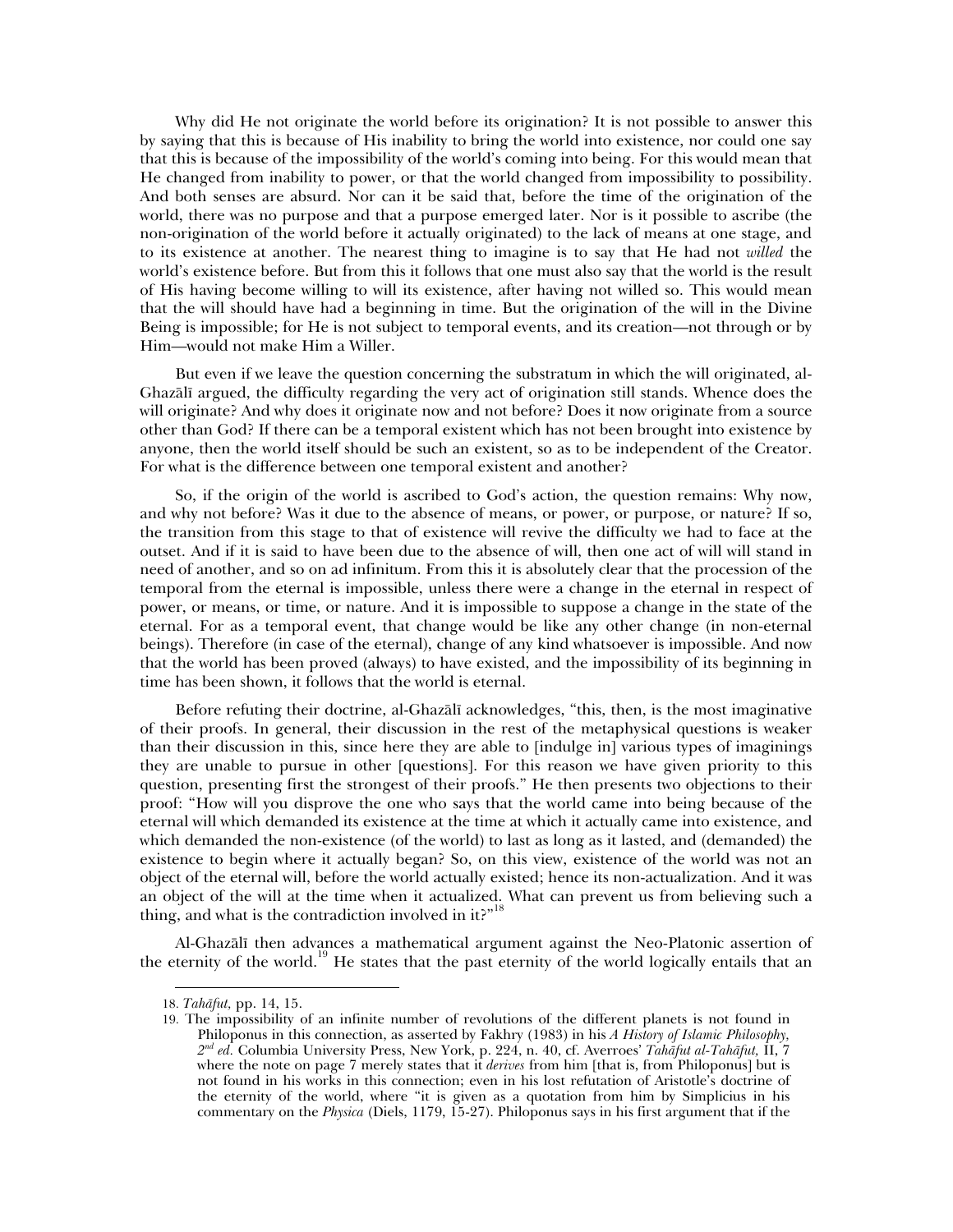infinite number of revolutions of the heavens has already elapsed which is impossible because there exists a finite ratio between the revolutions of the sun and the other spheres. This is based on the fact that the sphere of the sun rotates in one year, whereas Saturn's rotates in thirty so that the rotations of Saturn are a third of a tenth of those of the sun. The rotations of Jupiter are a half of a sixth of the rotations of the sun for it rotates once in every twelve years. Now, according to their assertion, if the number of the rotations of Saturn is infinite, the number of the solar rotations, although a third of a tenth [of the latter], will [also] be infinite. Indeed, the rotations of the sphere of the fixed stars, which rotates [once in] every thirty-six thousand years, will also be infinite, just as the sun's movement from east to west, taking place in a day and a night, will be [likewise] infinite and this is a clear impossibility. Moreover, these revolutions are either even or odd and hence must be finite. For the infinite is neither odd nor even, since it can be increased indefinitely. To top it all, the Neo-Platonists assert the possibility of an infinite number of Souls, existing in a disembodied condition, as Ibn Sina held, despite the logical contradiction that the concept of an actual infinite involves.

Al-Ghazali also refuted Ibn Sina's assertion that God is prior to the world in essence, rather than in time, by showing the creation of time. The statement that God is prior to the world, he said, merely means that God existed while the world was not, and continued to exist together with the world after its creation. Likewise, al-Ghazali showed that the proposition of post-eternity was merely a logical offshoot of the proposition of pre-eternity.

He then moves on to the question of God's attributes (questions 3-11). According to the Neo-Platonists, the world emanates from God—whom they liked to call the First—*necessarily* just as the effect emanates from the cause or the light from the sun. Al-Ghazali returns to the philosophers' assertion that the world is eternal and asks how could it be said that it is created by God for creation or making means the act of bringing forth an entity out of nothing, and the eternal is forever in being. Moreover, the Neo-Platonists claim that out of one only one can come, but since God is one and the world multiple, there can be no sense in saying that He is its Maker. In his treatment of question four, al-Ghazali shows that according to Neo-Platonists' own logic, they cannot even prove the existence of God because all their arguments rest on the impossibility of an infinite regress and necessity of ultimately positing an Uncaused Cause. However, bodies are eternal, according to them, and hence require no cause and an infinite series is not impossible since it follows from their thesis of the eternity of the world that an infinite series of effects has already come and gone.

At the end of his critique of the four proofs of the philosophers, al-Ghazali states that the *Tahafut* is intended only to refute their claims and "as regards the true doctrine, we will write a book concerning it after completing this one—if success, God willing, comes to our aid—and will name it *Qawacid al-caqabid* (*The Principles of Beliefs*). We will engage in it in affirmation, just as we have devoted ourselves in this book to destruction."<sup>20</sup> There is, in fact, a book by that title in the *Ihyab.* But, as noted by Michael Marmura, the work that best qualifies as a sequel to *Tahafut* is *aliqtisad fibl-ictiqad.*

This brings us to al-Ghazali's refutation of causality, most coherently formulated in Part Two of the *Tahafut*, where it starts with a preamble that states, "Regarding what are called 'natural sciences', these consist of many sciences, whose divisions we will [now] mention so that it would be known that the religious law does not require disputing them nor denying them, except in places we will mention".<sup>2p</sup> Then he goes on to give details of his eight-fold division of the roots of natural sciences. Having done so, he states "the connection (*al-iqtiran*) between what is habitually (*fibl-cada*) believed to be a cause (*sababba*) and what is habitually believed to be an effect (*musabba*)

world were eternal, there would be not an infinite number of men, but also of horses and dogs; infinity therefore would be triplicated, which is absurd, because nothing can be greater than infinity." *Averroes's Tahafut al-Tahafut (The Incoherence of the Incoherence),* tr. by Simon Van Den Bergh (1954), Luzac & Co., Oxford, vol. ii, p. 7.

<sup>20.</sup> *Tahafut,* p. 46.

<sup>21.</sup> *Tahafut,* p. 161.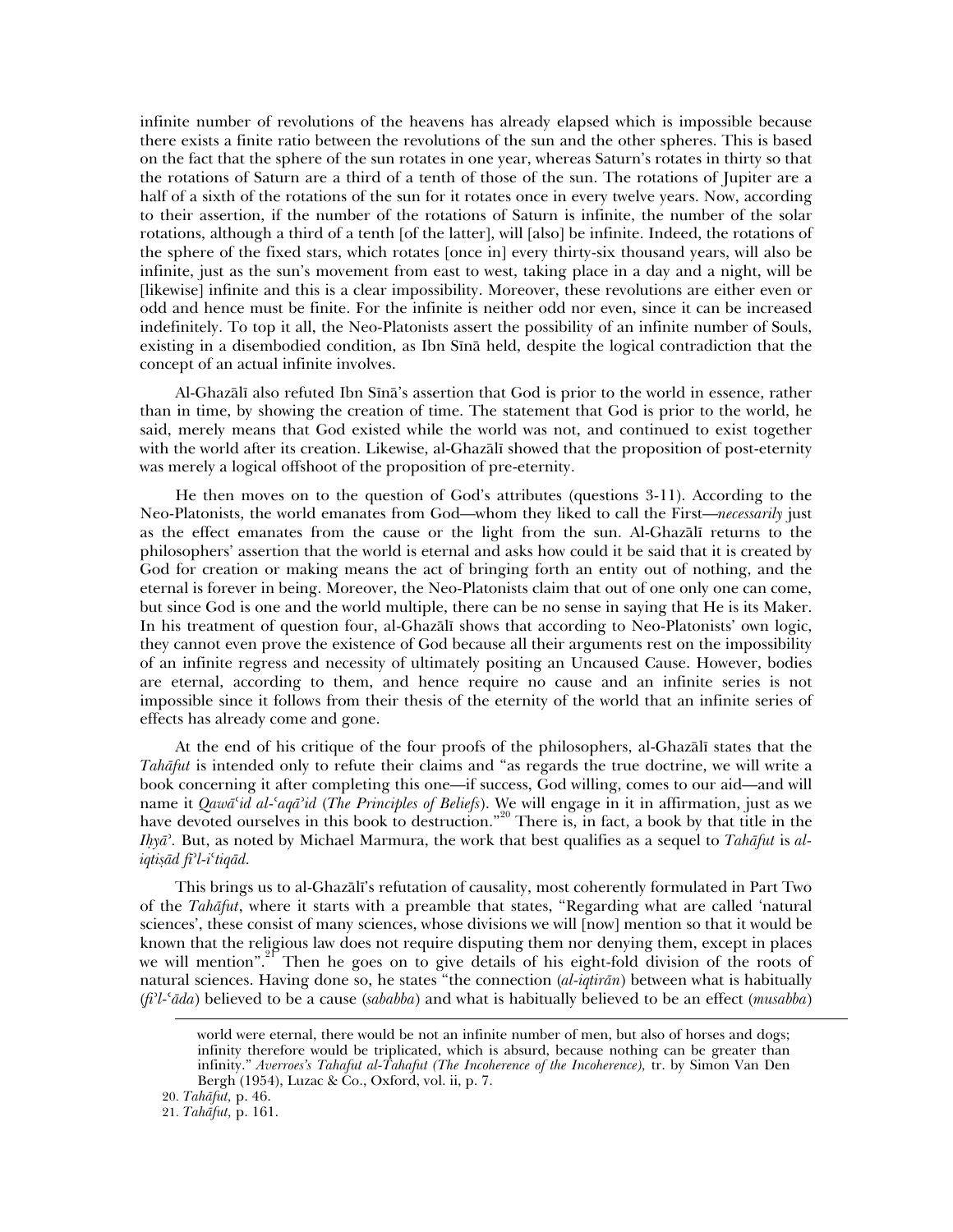is not necessary (*laysa daruriyyan*)." He, then, provides a list of pairs that are usually thought to be cause and effect by the philosophers (quenching of thirst and drinking, satiety and eating, burning and contact with fire…). And then states that "their connection is due to the prior decree of God, who creates them side by side ('ala al-tasavuq),<sup>22</sup> not to its being necessary in itself, incapable of separation. On the contrary, it is within [divine] power to create satiety without eating, to create death without decapitation, to continue life after decapitation, and so on to all connected things. The philosophers denied the possibility of [this] and claimed it to be impossible."<sup>23</sup>

This criticism of the philosophers' position is on the basis that their proof of causality was dependent on observation (*mushahada*), which depends on the senses—a source of knowledge that he could not accept on its own merit. Thus his position regarding causality is consistent with his theory of knowledge. Using the example of fire and burning, he said that observation could only prove that burning took place when there was fire, and not *by* the fire or the fact that there was no other cause [for burning]. Thus he establishes that something's existence *with* a thing does not prove that it exists *by* that thing. He then shows that the inert and lifeless objects such as fire are incapable of action and thus cannot be the agent  $(al$ -*fa<sup>c</sup>il*) that causes burning. To prove his point, al-Ghazali used several examples and employed a neo-platonic device of the philosophers some of whom held that accidents (*acrad,* sing. *card*) and incidents (*hawadith*) emanate at the time of contact between "bodies", from the provider of forms (*wahib al-suwar*), whom they thought to be an angel. Accordingly, one cannot claim that fire is the agent of burning:

> Indeed, we will show this by an example. If a person, blind from birth, who has a film on his eyes and who has never heard from people the difference between night and day, were to have the film cleared from his eyes in daytime, [then] open his eyelids and see colors, [such a person] would believe that the agents [causing] the apprehension of the forms of the colors in his eyes is the opening of his sight and that, as long as his sight is sound, [his eyes] opened, the film removed, and the individual in front of him having color, it follows necessarily that he would see, it being incomprehensible that he would not see. When, however, the sun sets and the atmosphere becomes dark, he would then know that it is sunlight that is the cause for the imprinting of the colors in his sight.<sup>24</sup>

Al-Ghazali reduced the problem of causality to that of "will" which makes it rationally possible for the agent, whom he held to be the Creator Himself, not to create burning even though there is contact. This makes room for the existence of miracles (*mucjizat*) that were associated with the prophets, without resorting to allegorical interpretations of the Qur'anic verses as the philosophers did. He gives the example of the Qur'anic account of Abraham's ordeal when he was thrown in the fire but no burning took place. The Qur'an  $(21:69)$  states clearly that it was Allah's Will that the fire did not harm Abraham and al-Ghazali maintained that Allah is the agent  $(f\bar{a}^t\bar{d})$  of every action, either directly or indirectly (that is through the angels).

His short work, *al-Maqsad al-asna fi Sharah asmab Allah al-husna* (*The Highest Aim in the Commentary on the Beautiful Names of God*),<sup>25</sup> written approximately at the same time as *Ihya*<sup>2</sup>, is one of the best representative works in the traditional Islamic reflection on metaphysical and cosmological meanings of God's beautiful names (*al-asmab al-Husnab*). In a passage describing the three names of God—*Al-Khaliq, Al-Bari, Al-Musawwir*—al-Ghazali states that "everything which comes forth from non-existence to existence needs first of all to be planned; secondly, to be

<sup>22. &</sup>quot;Side by side" or "one alongside the other" but not "one following the other" and not "in a successive order." What al-Ghazali means is concomitance, where the priority is not temporal. His critique is of Ibn Sina's concept of essential cause, where cause and effect are simultaneous. *Tahafut*, p. 240, n. 3.

<sup>23.</sup> *Tahafut,* p. 166.

<sup>24.</sup> *Tahafut,* p. 168.

<sup>25.</sup> This work has been translated into many languages. A more recent English translation is by David B. Burrell and Nazih Daher, The Islamic Texts Society, Cambridge, 1992, reprint 1999; all references are to this edition; [henceforth *Maqsad*].